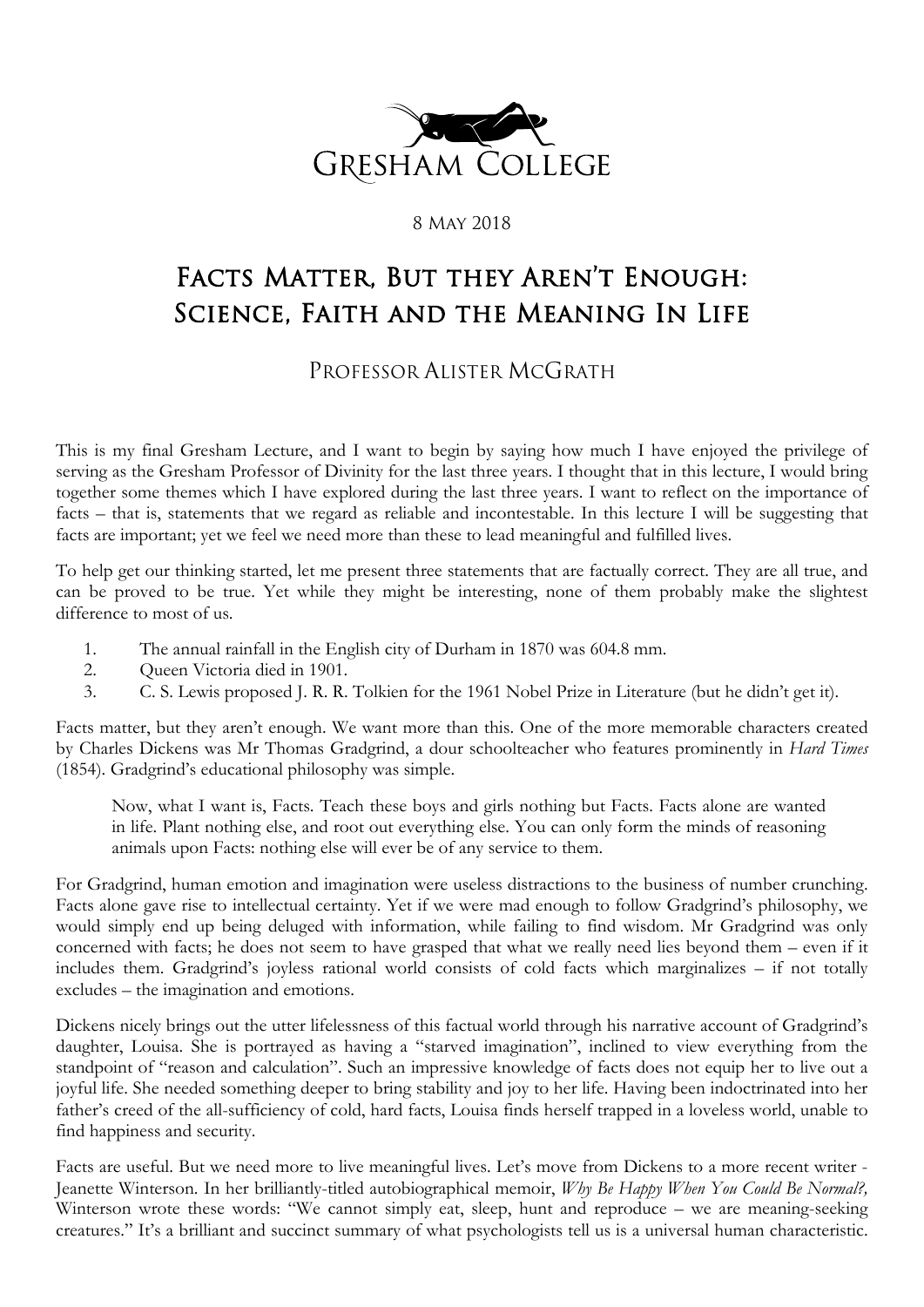Facts aren't enough; we want to go deeper and explore what things mean. Now many of you here this afternoon will rightly want to know what this word "Meaning" is all about. Here's how one psychologist explains this idea. The social psychologist Michael Steger argues that the notion of "meaning" in life could be defined as:

The extent to which people comprehend, make sense of, or see significance in their lives, accompanied by the degree to which they perceives themselves to have a purpose, mission, or overarching aim in life.

I think Steger gives us a good starting point, thoroughly rooted in empirical research, although I also think that there is more that needs to be said. We need to feel that we can make a difference to things, and to take control of our lives; we need a sense of identity and purpose, if we are to cope with traumatic experiences in life, and our awareness of our own mortality. Basically, human beings actively seek for systems of meaning which embrace an understanding of the world, our personal significance, and our capacity to transcend our limits and locations, as we sense we are part of something bigger and greater.

Research on this idea of "meaning" suggests that it is helpful to draw a distinction between "global" and "situational" meaning. *Global* meaning systems weave together beliefs, goals, and subjective feelings of meaning or purpose in life to give a "big picture" of reality. Yet we use this overarching global framework of beliefs, goals, and sense of purpose to our structure lives and to assign meanings to specific experiences – in other words, to determine *situational* meaning. The "big picture" thus frames our experiences, and helps us work out what they mean. Psychology can't tell us what life means; after all, that's not an empirical question. It does, however, make it clear how enormously important this notion is for human beings, and the difference that it makes to human flourishing and wellbeing.

So let's be clear: facts matter. They are the building-blocks of the "big pictures" which give life meaning, purpose, and joy. Yet what really matters in life is not a wearisome accumulation of facts, but the discovery of the greater reality that lies behind them. Facts just aren't enough. They are the raw material of knowledge; but they need to be interpreted and understood. The great Renaissance philosopher of science Francis Bacon made this point back in 1620.

The men of experiment are like the ant, they only collect and use; the reasoners resemble spiders, who make cobwebs out of their own substance. But the bee takes the middle course: it gathers its material from the flowers of the garden and field, but transforms and digests it by a power of its own.

You might like to know that the word "scientist" seems to have been invented in the 1830s; that's why Bacon uses that phrase "men of experiment" to refer to what we would now think of as scientists. Some thinkers, he suggested, were like ants – they just accumulated things. Others, however, were like bees, who gathered material from the "flowers of the garden and of the field", but transformed it into honey. Bacon's point was simple: science is about understanding the significance of facts, and trying to discern the bigger picture which lies behind them. It is about the development of *theories* – ways of seeing reality, which make sense of our factual observations, while going beyond them. And it is these theories, these bigger pictures of our world and ourselves, which generate moral values and a sense of meaning.

As we have seen, meaning is about the way in which people make sense of the world, see significance in their lives, and come to perceive themselves as having purpose in life. While meaning can derive from many sources, it is widely recognized that religion can provide people with a comprehensive and integrated framework of meaning which both helps to make sense of their observations and experiences, while at the same time providing a way of helping them to transcend their own limited experience and situation, and connect up with something greater. Here's how the philosopher Keith Yandell describes this characteristic explanatory or sensemaking aspect of religion:

A religion is a conceptual system that provides an interpretation of the world and the place of human beings in it, bases an account of how life should be lived given that interpretation, and expresses this interpretation and lifestyle in a set of rituals, institutions and practices.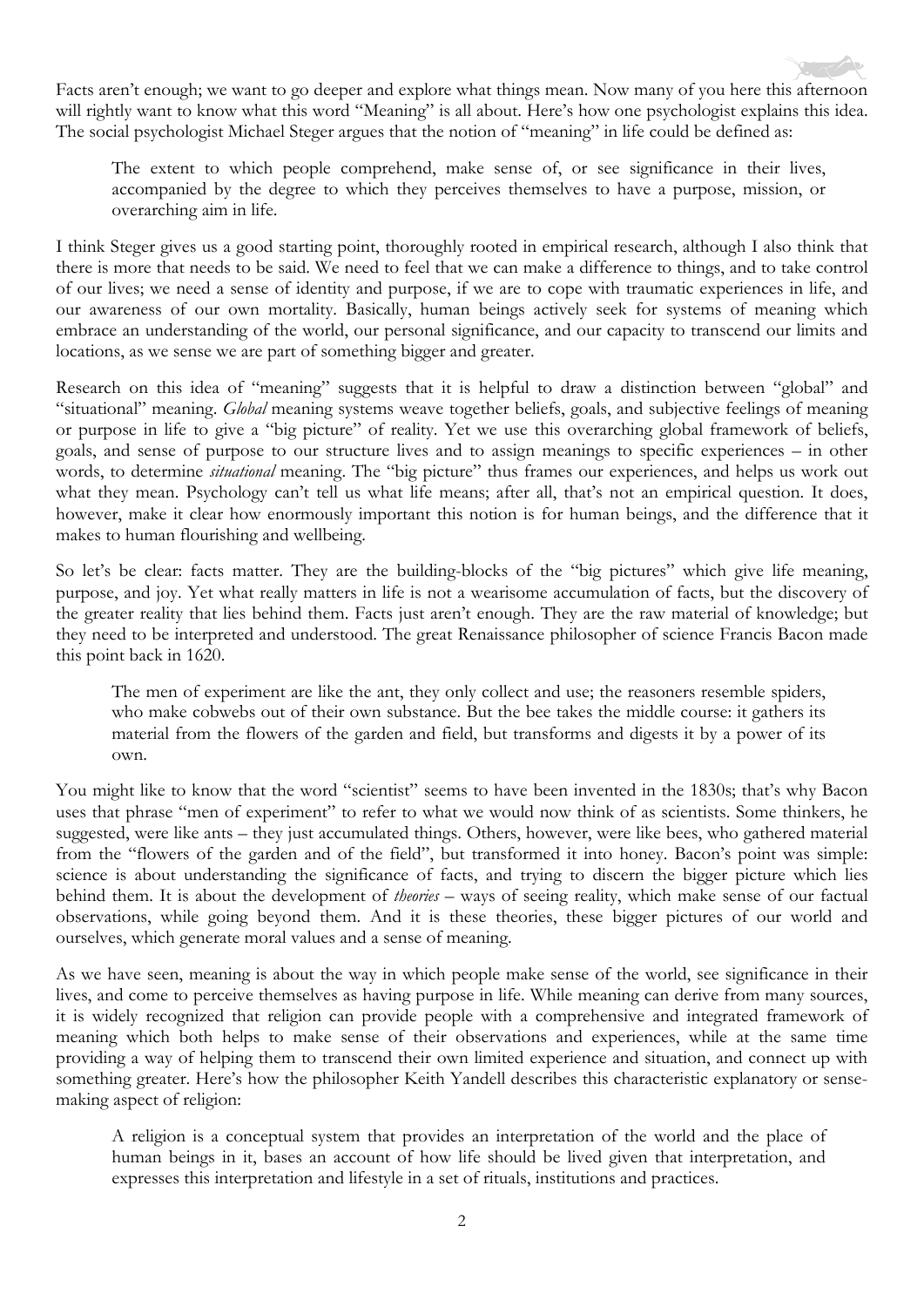Now such a capacity to generate meaning may be *chararactistic* of religion, but it isn't necessarily a *distinctive*  feature of religion. Let's be clear immediately that some philosophies also engage these questions – for example, we might think of Marxism or Stoicism.

So let me explore how religion helps us think about generating meaning, and inhabiting a world that we perceive as being meaningful. As you would expect, I will focus on Christianity, which is my own faith, and the religious tradition I know best. Some of you will agree with its basic ideas, but I appreciate that some of you will not – but that you are still interested in thinking about how meaning works, and how religion plays into this issue.

Christianity offers a "big picture" of reality, which weaves together leading themes from both the Old and New Testaments, while focussing on the historical specificity of Jesus of Nazareth as the embodiment of God in time and space. The central Christian idea of the incarnation, which plays a very significant role in the Christian making of meaning, emphasises that the "God of the Christians" (to use a phase from the third-century theologian, Tertullian) chose to enter into the place of human habitation. "The Word became flesh, and dwelt among us" (John 1:14). In doing so, God affirmed the importance of the created order; disclosed God's compassion and care for both the world and humanity; and made possible a transformation of the human situation which allowed those who embraced this new way of existence to live in hope – an idea traditionally expressed as "salvation".

For Christians, the term "faith" designated not so much formal assent to a belief, but rather an act of trust and commitment to a way of seeing our world, and exploring its implications for thought and action. In its first phase, Christianity did not see itself as a "religion", as we would now use that word, with a set of beliefs to which we assent, but as a trustworthy and reliable way of thinking and way of living which we are invited to enter. The well-known Christian writer C. S. Lewis captures this aspect of faith well when he summarised his own understanding of his faith: "I believe in Christianity as I believe that the Sun has risen, not only because I see it, but because by it I see everything else."

So how does Lewis's programmatic invitation to see everything through the illuminating lens of Christianity work out in terms of the human quest for meaning? In what follows, I will tease out how leading Christian writers explored some core themes that would now be grouped together under the general framework of the "human quest for meaning".

#### *1. Fulfilment*

Like many people, I've often been struck by a phrase from the writings of Sir Peter Medawar, a biologist who championed the public engagement of science: "Only humans find their way by a light that illuminates more than the patch of ground they stand on". Human beings seem to possess some desire to reach beyond the mechanics of engagement with our world, looking for deeper patterns of significance and meaning. This does not mean, of course, that such patterns exist for that reason! Yet there seems to be something about human identity that involves a quest for something deeper. I hesitate to attempt a distillation of the large body of research literature on this topic, but it seems that we cope better with our complex and messy world if we feel that we can discern meaning and value within our own lives, and in the greater order of things around us.

Many people regard the search for personal and communal authenticity and fulfilment as being of central and critical importance. The core belief that Christianity both articulates and enables such a fulfilment was present from its outset. The New Testament, for example, presents Christianity as the fulfilment of the hopes of Judaism. Christianity thus did not present itself as the enemy of Judaism (within which it initially emerged), but as representing its climax and fulfilment. Christ's declaration in the Sermon on the Mount was widely seen as a manifesto of this position: "Do not think that I have come to abolish the Law or the Prophets; I have not come to abolish them but to fulfil them" (Matthew 5:17).

Yet Christianity rapidly established itself in Roman and Greek culture, so that its relationship with Judaism gradually came to be seen as of diminishing relevance. Many early Christian writers presented Christianity as the fulfilment of the classic human quest for wisdom, and highlighted the way in which Christianity resonated with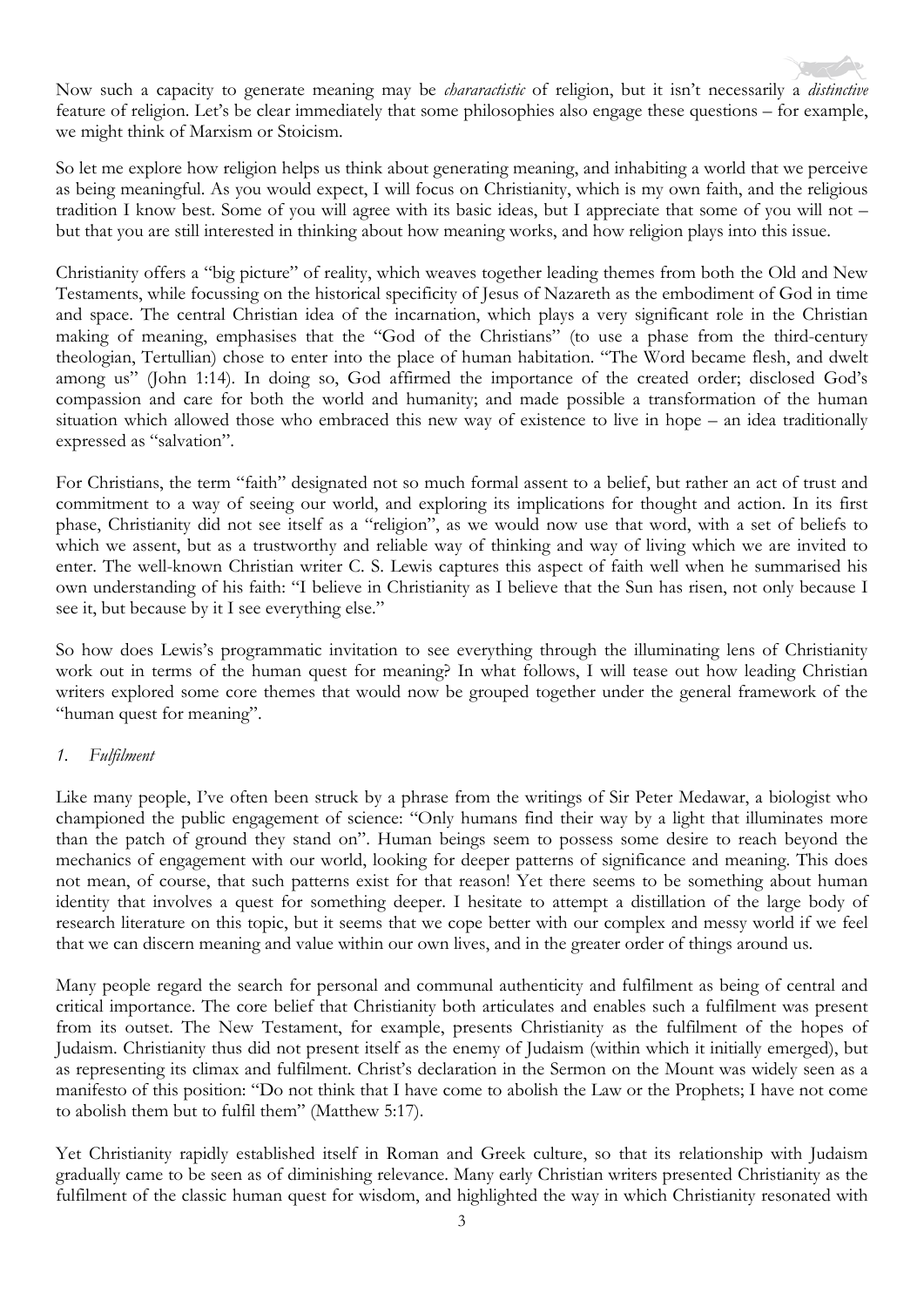themes in the writings of philosophers such as Plato and Plotinus. Other early Christian writers located the significance of Christianity at a more existential level. For Augustine of Hippo, Christianity offered a vision of a God who was able to fulfil the deepest longings of the human heart. This is expressed in his famous prayer: "You have made us for yourself, and our heart is restless until it finds its rest in you."

For Augustine, this idea is partly descriptive, and partly prescriptive. The fundamental theme here is that human beings have some inbuilt longing to relate to God (an idea often articulated in terms of bearing the "image of God"), so that finding and embracing God is thus about becoming what we are meant to be, and finding joy and peace in doing so. In this sense, it is perfectly reasonable to speak of a "Christian humanism" – as opposed to, for example, a secular humanism, which holds that religion is an improper and dysfunctional imposition upon humanity.

Meaning is partly about finding this sense of fulfilment – a feeling that we belong somewhere, or that we have found what we are looking for, or at least something that comes close to this. I've already noted how religion can play into this quest for fulfilment, but there are other voices worth listening to. One of the most interesting is the movement now known as "Positive Psychology". Professor Martin Seligman of the Department of Psychology at the University of Pennsylvania is one of the leading representatives of this movement. He argued that the happiest life is the one in which a true sense of meaning has emerged. For Seligman, the pursuit of pleasure or acquisition of possessions on their own did not seem to increase happiness; it is rather the pursuit of meaning itself which seems to be one of the most important factors in increasing life satisfaction.

#### *2. A Coherent World*

The physicist Steven Weinberg once commented that "the more the universe seems comprehensible, the more it seems pointless." Nothing seems to fits together. There is no big picture. So do new scientific ideas destroy any idea of a meaningful reality? The English poet John Donne expressed this fear in the early seventeenth century, as new scientific discoveries seemed to erode any sense of connectedness and continuity within the world. "'Tis all in pieces, all coherence gone."

The New Testament, however, speaks of all things "holding together" or being "knit together" in Christ (Colossians 1:17). Christianity provides a framework which allows the affirmation of the *coherence of reality* – that however fragmented our world of experience may seem, there is a half-glimpsed "bigger picture" which holds things together, its threads connecting together in a web of meaning what might otherwise seem incoherent and pointless. This is a major theme in one of the finest Christian literary classics – Dante's *Divine Comedy*. As the poem draws to its close, Dante catches a glimpse of the unity of the cosmos, in which its aspects and levels are seen to converge into a single whole. This insight, of course, is tantalizingly denied to him from his perspective on earth; yet once glimpsed, this perspective enables him to see his work in a new light. There is a hidden web of meaning and connectedness behind the ephemeral and seemingly incoherent world that we experience.

This way of seeing things engages what is perhaps the greatest threat to any perception of meaningfulness in life or in our world – its seeming disorder and incoherence. Yet there is a deeper issue here. The American philosopher John Dewey (1859-1952) declared that the "deepest problem of modern life" was our collective and individual failure to integrate our "thoughts about the world" with our thoughts about "value and purpose". If not an incoherence, there is certainly a disconnection between the realm of understanding the cognitive issue of how we and our world *function*, and the deeper existential question of what we and our world *mean*. Christianity offers a "big picture" of reality which values and respects the natural sciences, while insisting that there is more that needs to be said about deeper questions of value and meaning. For Karl Popper, such "ultimate questions" lay beyond the scope of the scientific method, yet were clearly seen as important by many human beings.

Perhaps the greatest threat to any sense of coherence to reality is posed by the existence of pain and suffering. Christianity provides a series of possible mental maps which position illness and suffering in such a manner as to allow them to be seen as coherent, meaningful and potentially positive, allowing them to foster personal growth and development. Some of these maps – such as those offered by Augustine of Hippo, Ignatius Loyola and Edith Stein – portray illness as something that is not part of God's intentions for humanity, but which can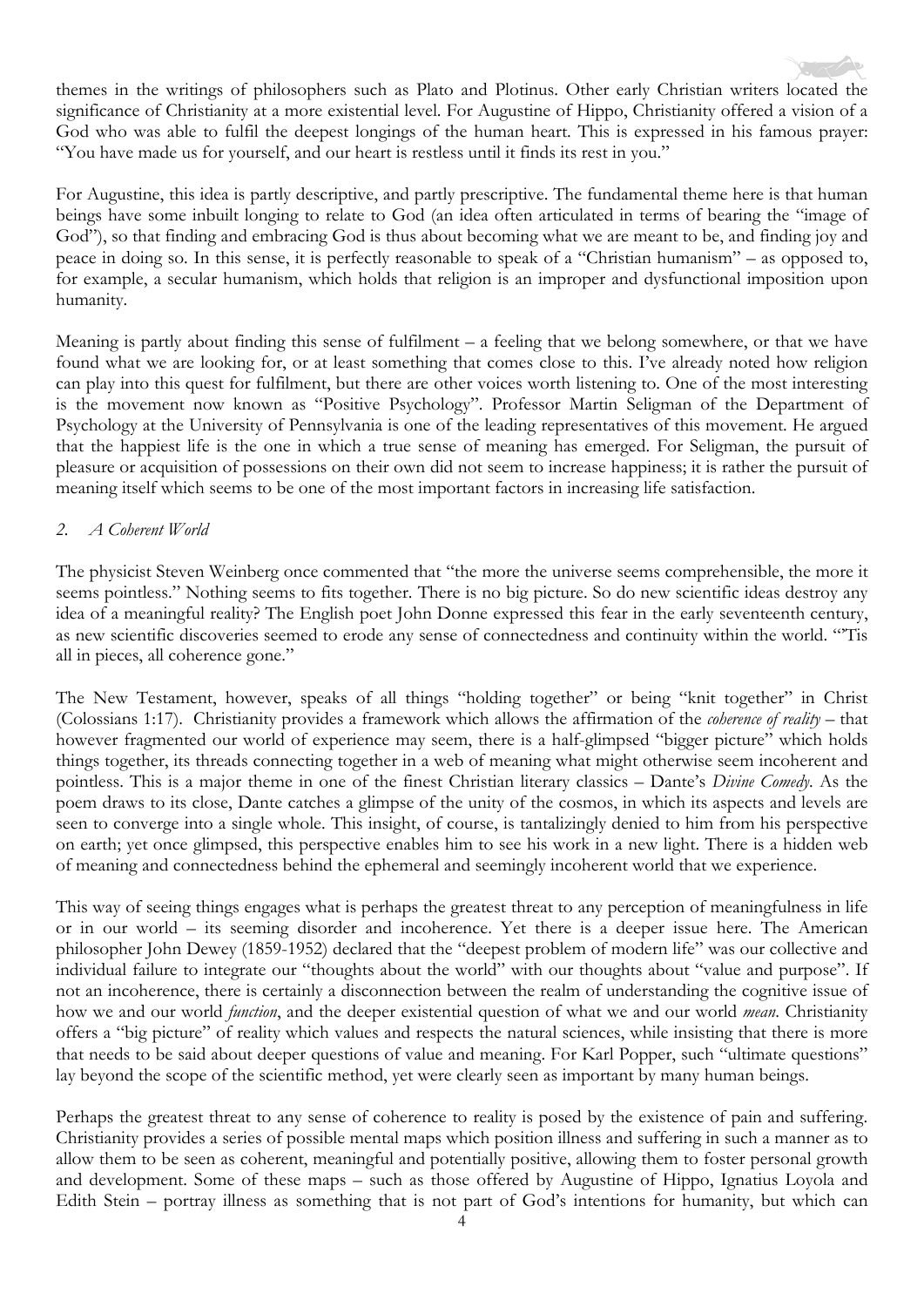nevertheless be used as means of growth; others, such as that offered by Martin Luther, tend to see suffering as something which is intended by God, with the objective of stripping away illusions of immortality and confronting human beings with the harsh reality of their frailty and transiency.

This provision of frameworks of meaning encourages a positive expectation that something may be learned and gained through illness and suffering. It discloses the true human situation; it makes available new ways of thinking about life; and it catalyses the emergence of more mature judgements and attitudes. Although this consideration has clear implications for attitudes to illness and their outcomes, it is increasingly being recognized as being of significance in coping with ageing – an increasingly important phenomenon in western culture.

The philosopher Iris Murdoch is one of many writers to emphasise the "calming" and "healing" effect of ways of looking at the world that suggest it is rational and meaningful. Christian theologians have, since the earliest times, argued that such seeming irrationalities as the presence of suffering in the world does not constitute a challenge to the notions of meaning and purpose that are embedded within the Christian faith. Augustine of Hippo for example, set out an approach to the presence of evil within the world which affirmed the original integrity, goodness and rationality of the world. Evil and suffering arose from a misuse of freedom, the effects of which are being remedied and transformed through redemption. Augustine argues that the believer is enabled to make sense of the enigmas of suffering and evil in the world by recalling its original goodness, and looking forward to its final renewal and restoration in heaven.

#### *3. A Sense of Self-Worth*

In his "Late Fragment", the American poet Raymond Carver (1938-88) spoke movingly of his longing "to know myself beloved, to feel myself beloved on the earth." It is a very human (and very natural) yearning, which helps us appreciate why so many regard personal relationships as being of such significance, and find their sense of self-worth affirmed and validated through them. Yet it is a thought that is constantly subverted by reflecting on the apparent insignificance of humanity, when seen in its broader cosmic context.

Sigmund Freud famously argued that scientific advance has led to a radical re-evaluation of the place and significance of humanity in the universe, deflating human pretensions to grandeur and uniqueness. Before Copernicus, we thought we stood at the centre of all things. Before Darwin, we thought we were utterly distinct from every other living species. Before Freud, we thought that we were masters of our own limited realm; now, we have to come to terms with being the prisoner of hidden unconscious forces, subtly influencing our thinking and behaviour. And as our knowledge of our universe expands, we realize how many galaxies lie beyond our own. The human lifespan is insignificant in comparison with the immense age of the universe. We can easily be overwhelmed by a sense of our own insignificance, when we see ourselves against this vast cosmic backdrop.

So what answers might be given to this? Is our self-worth subverted, if not destroyed, by these reflections? Some would argue that we need to face up to our situation, whether in a bold act of intellectual defiance, or a gracious resignation to a "bleak emptiness" (Ursula Goodenough) as we contemplate our limited role in the greater scheme of things.

Christian writers regularly engage these questions, often speaking of the transvaluation of human life through being "touched" by God – a theme that is found, for example, throughout the poetic writings of George Herbert. Herbert likens the graceful "touch" of God as being like the fabled "philosopher's stone" of medieval alchemy. Just as the philosopher's stone transmuted base metal into gold, so God transforms the value of individuals through grace:

This is that famous stone That turneth all to gold: For that which God doth touch and own Cannot for less be told.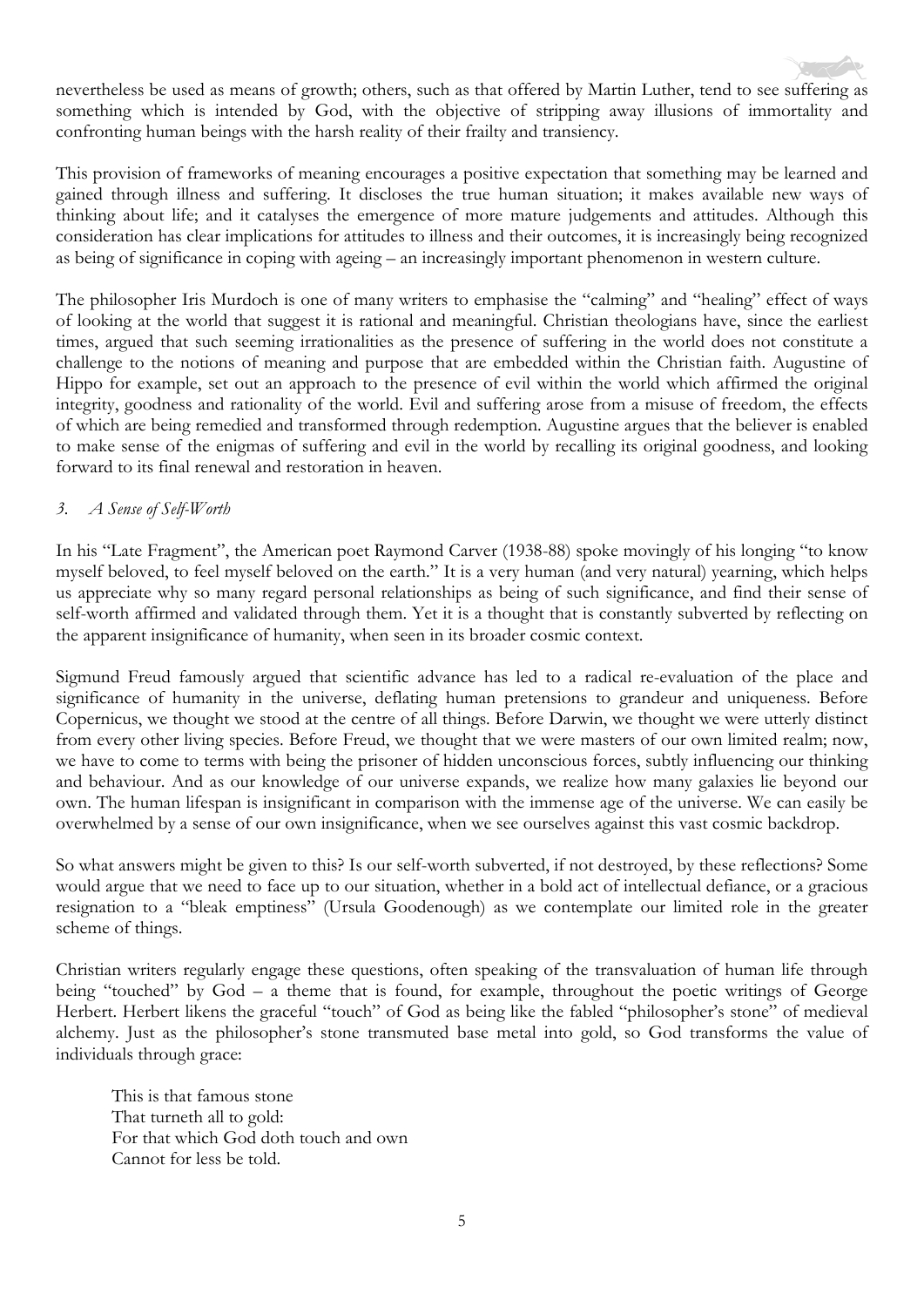We come to see ourselves, as the medieval writer Julian of Norwich famously put it, as being enfolded in the love of Christ, which brings us a new security, identity, and value. Our self-worth is grounded in being loved by God.

Earlier, I noted the importance of personal relationships in affirming a human sense of self-worth. Perhaps this helps us understand why the Christian idea of a personal God who loves individual human beings, and demonstrates that love through the acts of incarnation and atonement, is seen as so important by many spiritual writers. God is one who relates to us, and thence transforms our sense of value and significance precisely through this privilege of relationship. We matter to God.

Yet this notion of a personal relationship between a believer and the living God is also integral to another aspect of the human quest for meaning – our longing to know who we really are. What is the ultimate basis of our identity? Our DNA? Some suggest that our identity is defined, determined, or informed by our genetic makeup, by our social location, and by countless other scientific parameters. We can be defined by our race, our nationality, our weight, and our gender. Yet all too often, identity is simply reduced to the categories we happen to occupy. So is there a better way of framing our identity? Part of the Christian answer to this question focusses on a relationship with God which affirms that, whatever else we are, we are loved by God, and known by name. We find identity, meaning and value within the context of this relationship.

#### *4. Coping with Trauma*

In recent years, there has been growing interest in the way in which the specific features of the Christian faith relate to traumatic experience, and establish a framework for posttraumatic growth. Psychological accounts of trauma generally place an emphasis upon the psychological and existential threats that trauma poses to human wellbeing. Not only does the experience of trauma pose a threat to human wellbeing and survival; it also calls into question core positive beliefs about the world or the individual through the shattering of personal assumptions that relate to the meaning of life and the value of self.

The central Christian narrative of the crucifixion and resurrection of Christ provides what is, in effect, an exemplary metanarrative of posttraumatic growth, with the potential to illuminate and transform the human situation. While Christianity shares a belief in a single God with Judaism and Islam, it offers a distinctive understanding of the nature of that God which sets it apart from the other Abrahamic religions. Knowledge of God is held to be linked to (and shaped by) the crucifixion of Christ. The gospel narratives depict this act of violence and brutality against Christ as leading to distress, incomprehension, and hopelessness on the part of the disciples, accompanied by radical questioning of existing ways of thinking that are now held to be inadequate in the wake of events.

The New Testament shows how this traumatic development shattered certain existing ways of thinking, particularly concerning the way in which God acts in history and in personal experience. Yet this questioning of existing modes of understanding leads to reconstruction and renewal, enabling people to make more sense of things, and cope with the paradoxes of experience. The resurrection of Christ is depicted as initially engendering fear, partly on account of its unexpectedness, but partly also on account of the challenge that this event poses to existing mental maps of reality (or "schemas"). Both the gospels and some of the epistles of the New Testament speak of the radical changes in thinking that are required in response to this event, and the challenges to "wisdom" that it brings.

The distinctive Christian capacity to cope with suffering and trauma is ultimately grounded in the historical origins of the church in a traumatic paradigmatic context. In the aftermath of the shattering of certain unrealistic expectations arose a new way of thinking, which enabled Christians to face the paradoxes of suffering in a new light and with a new confidence. Given the importance of trauma in contemporary western culture, and its implications for healthcare professionals on the one hand and the fabric of society at large, it is clear that such a spirituality has potential to encourage post-traumatic growth. Although grounded in (and ultimately dependent upon) a specifically Christian metanarrative, this approach clearly has wider potential. If it is true that growth occurs when the trauma assumes a central place in the life story, then the Christian community's constant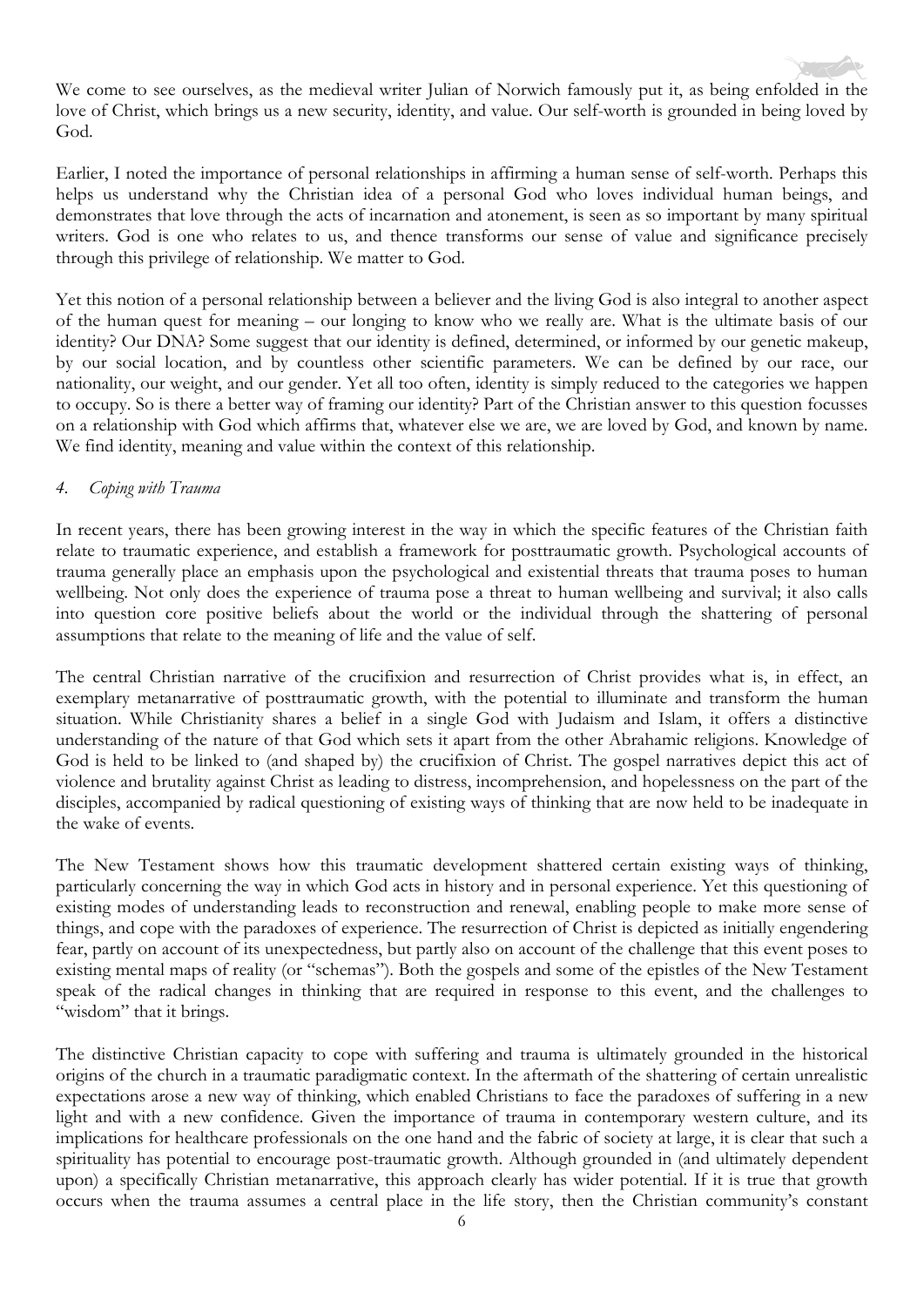

recollection and celebration of the trauma of the crucifixion in its regular rehearsal of the narrative of Christ's death in the liturgy of the eucharist must be considered to generate a potentially therapeutic community for those now affected by such trauma.

Now I need to make it clear that Christianity is a complex phenomenon, not easily or convincingly reduced to simple categories of description. Yet whatever else it may be, it is unquestionably concerned with the meaningful inhabitation of our world, and offers a developed and nuanced understanding of what that meaning might be and how it plays out in real life. Perhaps the capacity of Christianity to create a system of meaning is more easily appreciated through reading the autobiographies of reflective Christians than more academic works of Christian theology. C. S. Lewis's *Surprised by Joy*, Augustine's *Confessions*, and Paul Kalanithi's recent bestseller *When Breath Becomes Air* all explore how real individual lives are changed through the discovery of meaning. Each of these writers *embodies* a distinctively Christian understanding of meaning, allowing it to be seen as a personal lived reality, rather than as an impersonal set of principles or ideas. One of the reasons why many find religious belief so engaging and relevant is its existential traction. We are offered a "big picture" of things which possesses existential depth, and not merely cognitive functionality. It is a way of seeing things which enables us, not simply to *exist*, but to *live*.

Thus far, I have explored something of the way in which religion – or at least one specific religion – can engage this question of meaning. But what of science? Many of you would rightly expect that I should consider this important area of our culture. As some of you know, I began my life as an academic career as a natural scientist, initially studying chemistry at Oxford, and then doing research in a more biological field. In my view, science is one of humanity's most significant and most deeply satisfying achievements. Yet though I loved science as a young man, I had a sense that it wasn't complete. Science helps us to understand how things worked. But what do they *mean*?

The question is whether the natural sciences can help us engage with these deeper issues, which the philosopher Karl Popper famously termed "ultimate questions". For Popper, these were existentially significant questions, rooted in the depths of our being, yet which transcended the capacity of the natural sciences to answer. Now Popper isn't on his own here. The Spanish philosopher José Ortega (1883-1955), one of Spain's greatest philosophers, argued that we need more than the partial account of reality that science offers. We need a "big picture", an "integral idea of the universe" which possesses existential depth, and not merely cognitive functionality. Science has a wonderful capacity to explain, while nevertheless failing to satisfy the deeper longings and questions of humanity.

For Ortega, the great intellectual virtue of science is that it knows its limits, which are determined by its methods. It only answers questions that it knows it can answer on the basis of the evidence. But human curiosity wants to go further. We feel that we need answers to the deeper questions that we cannot avoid asking. Human beings want to press beyond the point at which science declares that it must stop. As Ortega rightly observed, human beings – whether scientists or not – cannot live without answering them, even in a provisional way. "We are given no escape from ultimate questions. In one way or another they are in us, whether we like it or not. Scientific truth is exact, but it is incomplete."

Yet perhaps novelists offer us some of the best insights into the human situation. I hope that some of you will share my fondness for the Irish writer John Banville, whose book *The Sea* won the Man Booker Prize in 2005. My own favourite among his works is his "Revolutions Trilogy", consisting of the historical and scientific novels *Dr Copernicus*, *Kepler*, and *The Newton Letter*. For Banville, scientists such as Copernicus, Kepler, and Newton sought to impose order on the world, and then tried to live in accordance with this. "I saw a certain kind of pathetic beauty in their obsessive search for a way to be in the world, in their existentialist search for something that would be authentic."

Yet gradually that vision faded, confronted with the fragility and provisionality of human knowledge. The cultural investment in science as a tool of discernment of meaning proved to be a misjudgement. As its failure became more widely appreciated, western culture experienced a transition from "Cartesian certainty to Wittgensteinian despair", in which the early hope of finding the Enlightenment's Holy Grail, the crystalline clarity of rationalist certainties, gradually gave way to a realization of the irreducible complexity of the world.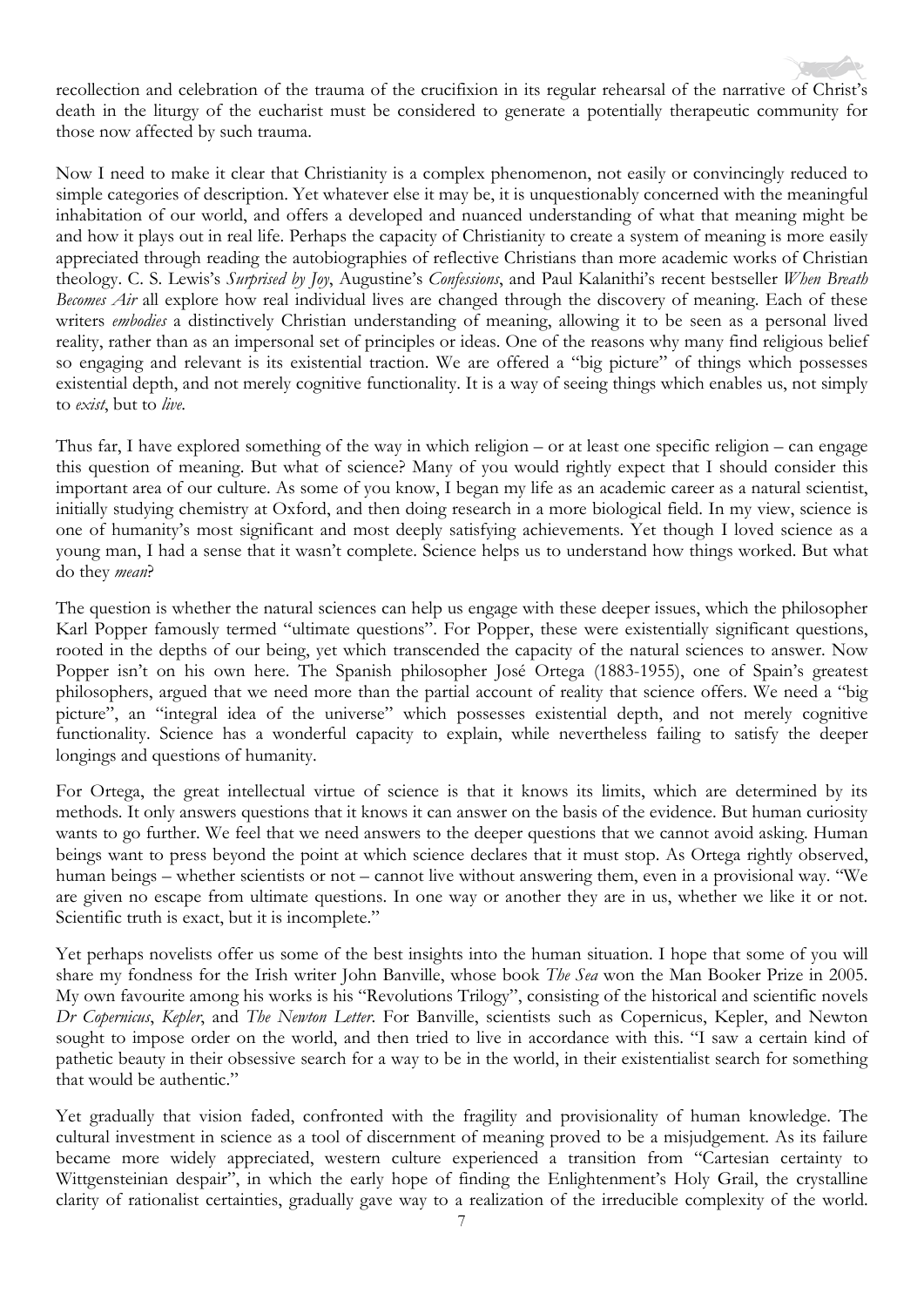Banville chronicles this slow and seemingly irreversible transition from rational certainty to existential despair and cynicism with an elegance that I cannot hope to match, leaving us wondering whether we discern meaning within our world, or simply invent it.

Both those views are well represented today. Where C. S. Lewis argued that "we are not reading rationality into an irrational universe, but responding to a rationality with which the universe has always been saturated," the philosopher Nancy Cartwright holds that we are imposing an order or rationality when there may be none – or, indeed, there may be a variety of orderings, requiring multiple accounts of the natural world and its structures. For Lewis, we are responding to the universe as it actually is; for Cartwright, we invent our own universe. Some of you will have encountered this view through the writings of the American pragmatist philosopher Richard Rorty:

There is nothing deep down inside us except what we have put there ourselves, no criterion that we have not created in the course of creating a practice, no standard of rationality that is not an appeal to such a criterion, no rigorous argumentation that is not obedience to our own conventions.

For Rorty, we invent meaning – including our ideas of identity, purpose, and value. The basic problem here is that Rorty's approach is not capable of offering a criterion that stands above human practice, by which rival visions of meaning or morality could be judged. If we invent notions of meaning, then these competing concepts of truth, goodness, and purpose in life still require evaluation. Yet if there is no external or objective vantage point from which this can be done, we can only make those judgements on the basis of subjective perceptions or prevailing social consensus within the group that we consider to be normative.

Let's get back to the question of science and religion. Although some scientific and religious people will tell you that we need to choose between science and religion, my view is that they can both be integrated into a deeper and wider vision of reality. They represent different takes on our world, using different methods, and with different goals in mind. Yet difference does not imply warfare or even inconsistency; it can equally point towards the need for establishing interconnections and correlations, through developing a deeper way of thinking or visualizing our world. The philosopher Mary Midgley is a leading defender of what she terms a "multiple maps" approach to grasping the depths and detail of reality. Midgley argues that we need "many maps, many windows" if we are to represent the complexity of reality, reflecting the fact that "there are many independent forms and sources of knowledge". Scientific and religious maps are different, yet they can help us build up an understanding of ourselves and our world which transcends the limits of each discipline. We need to find a way of overlaying these multiple maps of meaning, and try to discern the deeper patterns of meaning and significance that they disclose.

So let me wrap up this lecture – and, indeed, my three years as Gresham Professor of Divinity – by considering where this takes us. I'd like to emphasise the importance of humility in the face of a complex world and a multiplicity of ways of making sense of it. Surely our proper attitude to the universe is that of *humility* – a respectful appreciation of its spatial and temporal vastness, in the face of which we seem insignificant. We can only have a partial and incomplete grasp of our universe. This does not lead to a relativist anarchy, in which all views are held to be equally good. Our beliefs about the universe need to be warranted – that is to say, there must be reasons for believing that they are right. Yet as the progress of science itself over the last few centuries makes clear, what one generation regarded as correct is discarded by another generation as false or inadequate.

We have to learn to live with unresolved questions. I know that many of us long for certainty and clarity – as, for example, in the Enlightenment's quest for clear and certain ideas. Sadly, this seems to have proved impossible to attain, save in the limited realms of logic and mathematics. It has simply not proved possible to rescue the Enlightenment's rational ideals from the sustained criticisms of philosophers such as Martin Heidegger, the later Wittgenstein, and Hans-Georg Gadamer. This means that we need to learn to live with unresolved questions, hoping to find answers that may be trusted, yet so often cannot be proved to be true.

Given that life's great questions remain frustratingly and tantalizingly open, we need to be generous towards those whose answers do not coincide with our own. Sir Isaiah Berlin famously argued that ultimate human